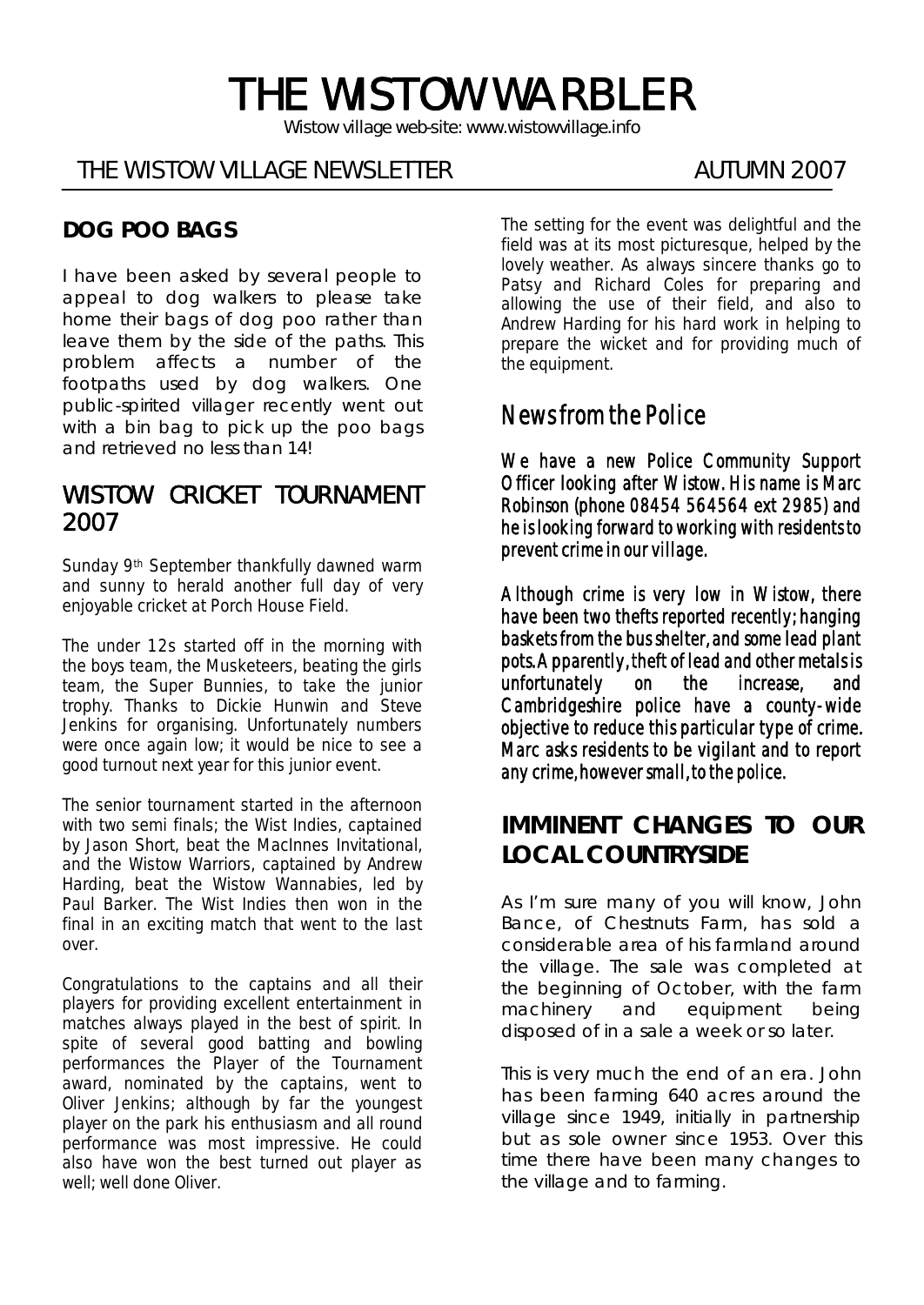When John first arrived, Wistow was blessed with three pubs, the Plough and the Fleurs de Lis still being open. Farming was largely done by manual labour, with 18 men employed looking after cereal and vegetable cultivation, and also a dairy herd. In the years since then, the main changes identified by John have been the introduction of improved breeds of cereals giving much higher yields, the introduction of pesticides and fertilizers, and, most dramatic, the advent of high levels of automation leading to a significant reduction in the number of people employed on the land.

In his younger days John was an accomplished sportsman and played rugby union at the highest levels and, as a second row forward, represented Cambridge University, Bedford and East Midlands. His playing career reached its pinnacle when he represented England in a 13 – 0 victory over Scotland at Murrayfield as they went on to win the Triple Crown.

The land being sold involves something in excess of 500 acres, with around 120 acres being retained with a view to letting. The sale has come about as John and Cynthia have decided that they now want to start taking things a bit more easily, and I'm sure you'll join me in wishing John and Cynthia a long and happy life of relative leisure. It'll seem strange no longer seeing John whizzing up and down Mill Road at harvest time.

The land has been bought by Laurits Larsen, a Dane who already has operations in Denmark, Poland, France and South Africa, and who has been looking to move into the UK for three years or so. His plan is to use the land to grow Christmas trees to supply the UK market, a market he already supplies from the continent. Savilles will act as land agents on his behalf.

The Christmas trees are grown on a nine year cycle and are cut when they reach about 7 feet high. The intention is to start planting a parcel of the land in October 2008, probably down along the Broughton footpath, and thereafter further parcels in autumn each year until 2014 when it will be fully given over to trees. In the meantime, the land still not being utilised for trees will be farmed, under contract, by Richard Blackhurst.

Obviously this means that the landscape is gradually going to change, hopefully in a positive way, as tree farming is more environmentally friendly than agriculture and we should be able to look forward to an increase in our local wildlife. There is also the possibility that additional footpaths may be created which would be an additional benefit to the village.

### WISTOW IN BLOOM

As you know from Pam's newsletter, Wistow won a Silver award and also the award for Most Improved Entry in the Anglia in Bloom competition. Well done to everyone who played their part in any way, however small. In addition to the points mentioned by Pam, the judges made a number of other points. These included; praise for the lovely gardens in Oaklands Close, the various tubs around the village with sponsors' names, and also the fact that we were producing a newsletter to keep people informed.

Amongst their suggestions for the future they mentioned: enhancing the village entrance displays, replacing dead trees, and also the idea of more conservation areas.

Let's now build on what has been achieved in a fairly short period of time and keep up the momentum. The more people that participate the more pleasant our village is for everyone to enjoy, not just for getting awards in competitions. Additional members on the organising committee would also be very welcome; please phone Pam on 824725 if you'd like to be involved.

# **CHURCH FLAGPOLE NOW HAS A FLAG**

You'll have noticed that the new flagpole in the churchyard now also has a new flag. The flag is a cross of St George and has been supplied by Tony Bish, who also added the arms of the Diocese of Ely in the top corner. It is intended that this flag will fly